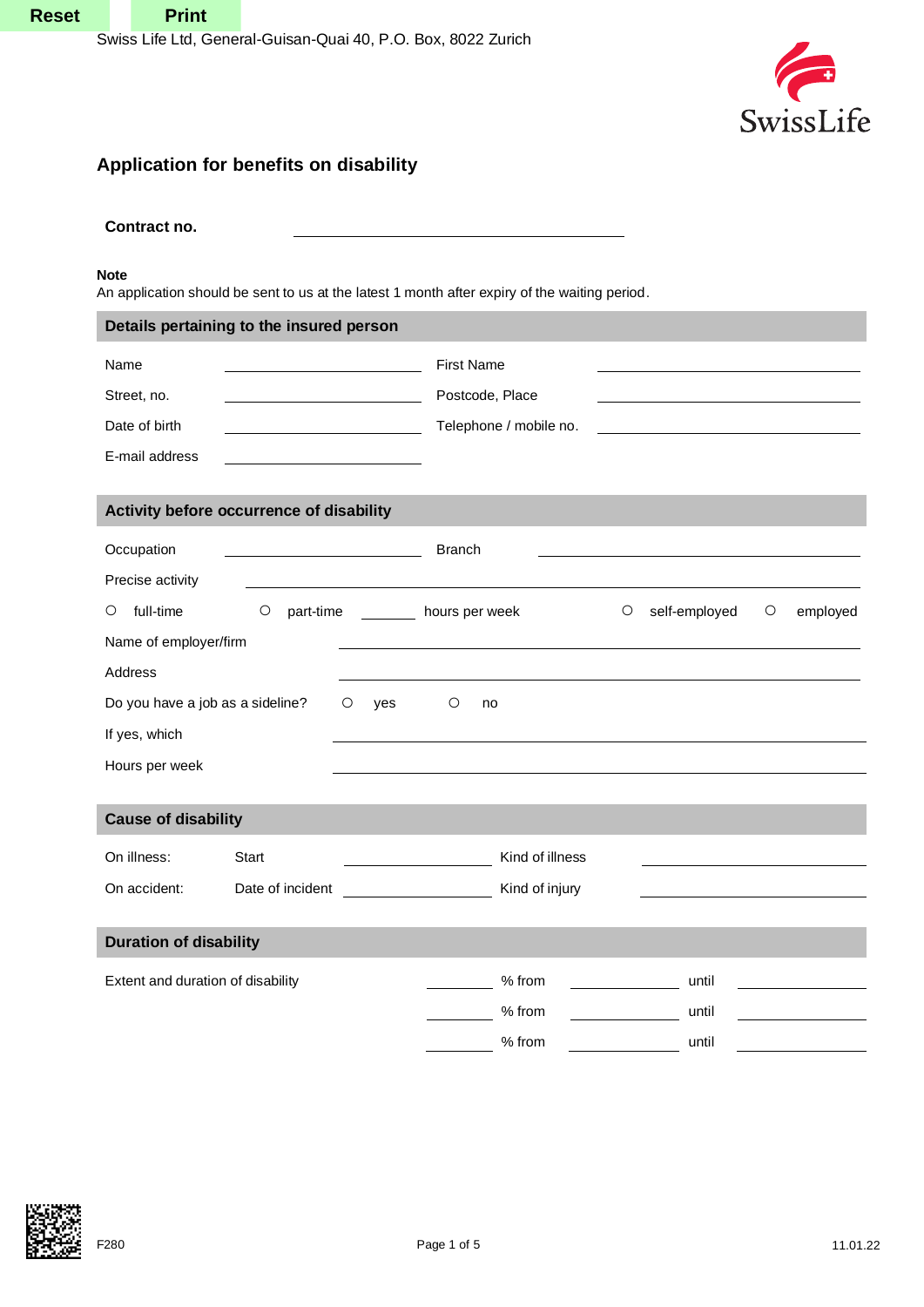

#### **Medical treatment**

| Doctors treating you (when hospital please also mention department)                                                       |      |               |                       |  |           |  |
|---------------------------------------------------------------------------------------------------------------------------|------|---------------|-----------------------|--|-----------|--|
| Start                                                                                                                     | Ende | Name, address |                       |  |           |  |
|                                                                                                                           |      |               |                       |  |           |  |
|                                                                                                                           |      |               |                       |  |           |  |
|                                                                                                                           |      |               |                       |  |           |  |
| Which of these doctors can give information on the whole<br>duration of the illness respectively results of the accident? |      |               |                       |  |           |  |
| Are further therapists involved in the treatment?<br>$\circ$<br>$\circ$<br>yes<br>no                                      |      |               |                       |  |           |  |
| If yes: name, address                                                                                                     |      |               |                       |  |           |  |
|                                                                                                                           |      |               |                       |  |           |  |
| <b>Remarks</b>                                                                                                            |      |               |                       |  |           |  |
|                                                                                                                           |      |               |                       |  |           |  |
|                                                                                                                           |      |               |                       |  |           |  |
|                                                                                                                           |      |               |                       |  |           |  |
|                                                                                                                           |      |               |                       |  |           |  |
|                                                                                                                           |      |               |                       |  |           |  |
| <b>Other registrations</b>                                                                                                |      |               |                       |  |           |  |
| My disability is also registered with                                                                                     |      |               | Benefits are approved |  |           |  |
| ⊔<br>disability insurance                                                                                                 |      | at            |                       |  | $%$ since |  |
| accident insurer<br>⊔                                                                                                     |      | at            |                       |  | % since   |  |
| If yes: name, address                                                                                                     |      |               |                       |  |           |  |
| Third party liability insurance<br>ப                                                                                      |      | at            |                       |  | % since   |  |
| If yes: name, address                                                                                                     |      |               |                       |  |           |  |
| $\Box$<br>further insurers                                                                                                |      | at            |                       |  | % since   |  |
| If yes: name, address                                                                                                     |      |               |                       |  |           |  |
| If pension fund/BVG insured with Swiss Life                                                                               |      |               | Contract no.          |  |           |  |

The examination of your claim to benefits is made easier if you provide us with copies of already existing doctor's reports and decisions of other insurers (disability insurance provisions, accident card, etc.).

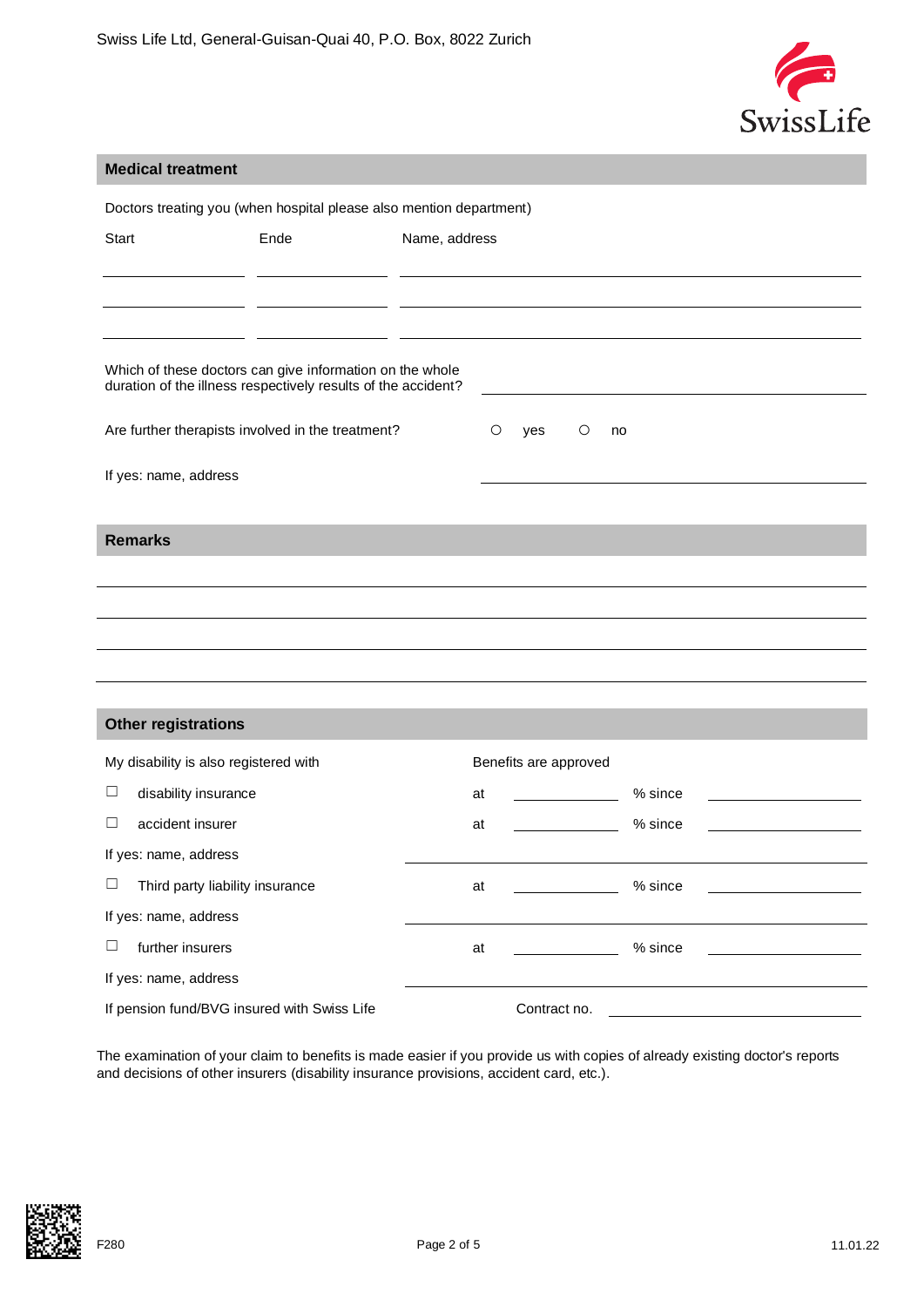

#### **Authorisation**

I am aware of the fact, that Swiss Life requires certain data concerning my personal details for the examination of the claim to benefits. Failure to provide this data can lead to rejection of the requested claim

I agree, that my personal details (name, first name, gender, date of birth, occupation, address) as well as my health details for the purpose of the examination of the claim to benefits can be handled by Swiss Life. Swiss Life can transmit these details for examination of the claim to benefits and for measures to combat insurance misuse, to affiliated companies as well as other participating insurers and reinsurers inland and abroad.

I am also in agreement, that Swiss Life can obtain information concerning the examination to the claim to benefits from affiliated companies as well as governmental offices and from third parties, especially from primary insurers regarding previous claims history.

I hereby release hospitals, doctors, psychologists, therapists and relevant staff of health insurers, short-term disability benefit insurers, health and accident insurers, AHV and IV offices, life insurers, pension funds, reinsurers and other third parties who are able to provide information in connection with the occurrence of the claim, from their duty of professional secrecy or confidentiality and authorise them to make records available for inspection and to disclose such information to Swiss Life, as is required to assess the case, and in particular to investigate the claim for insurance benefits.

I further authorise Swiss Life to transmit information and documents (incl. medical records and files available to us from other insurance companies involved) to other insurers, such as to health insurers, short-term disability benefit insurers, health and accident insurers, AHV and IV offices, life insurers, pension funds and reinsurers, as well as to experts and physicians, for the purpose of processing benefits. In order to combat insurance fraud, Swiss Life may forward this data to other Group companies and to third parties.

| Policy/Reference no. |                                 |
|----------------------|---------------------------------|
| Name                 | First name                      |
| Place, date          | Signature of the insured person |

#### **Tax notification** (according to the federal law on withholding tax dated 13.10.1965)

Life insurance companies are obliged to report benefits on disability to the Swiss Federal Tax Administration, as long as the yearly annuity exceeds the amount of CHF 500.00. If objection is raised against this, Swiss Life is obliged to deliver 15% of all reportable benefits on disability charged to the insured benefits, without thereby declaring the name of the person entitled to benefits.

If we do not hear from you to the contrary, a tax notification will made.

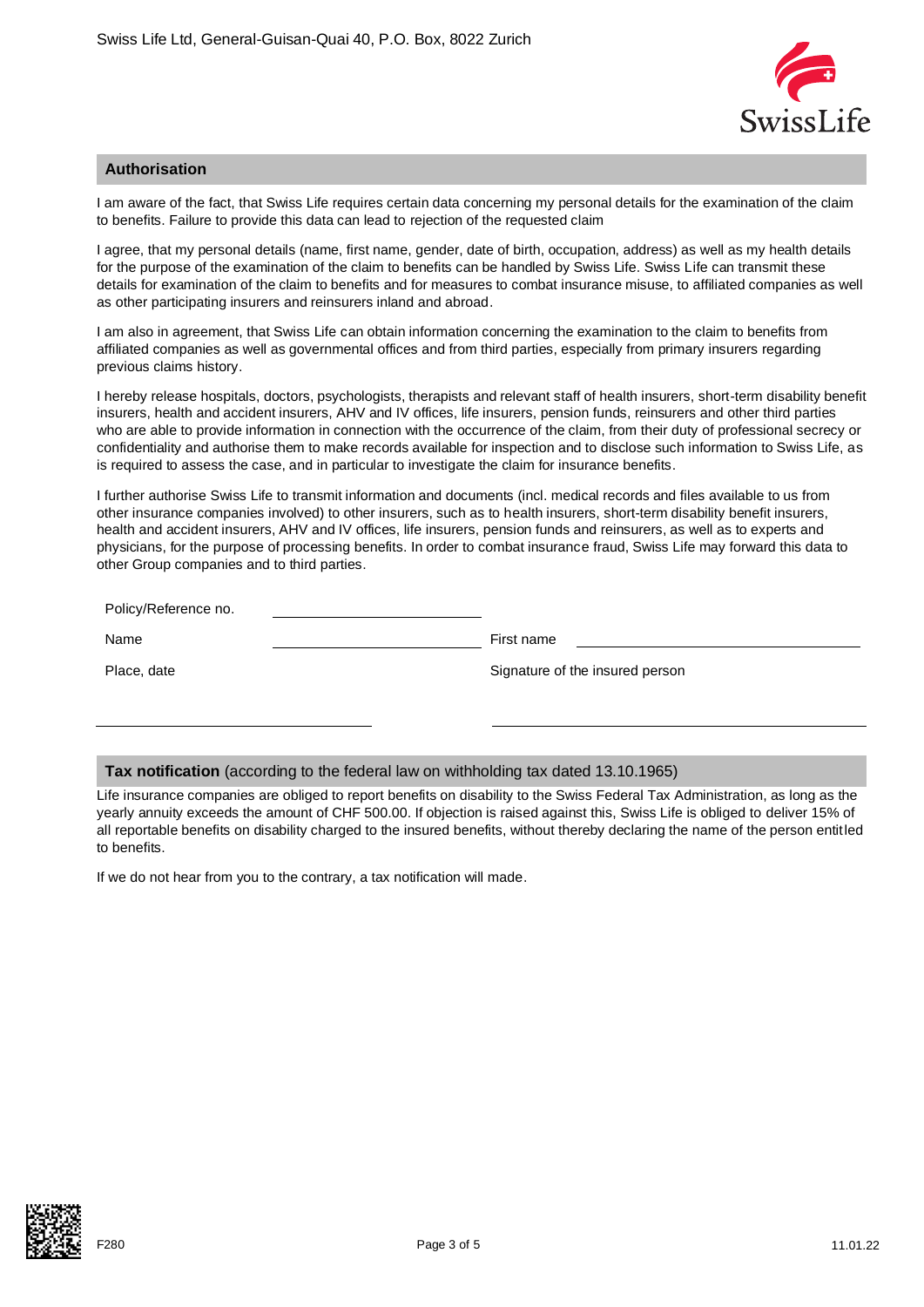

### **Payout**

|         | Payment to the following financial institution:                                     |
|---------|-------------------------------------------------------------------------------------|
| $\circ$ | <b>Financial institution in Switzerland</b>                                         |
|         | <b>IBAN</b>                                                                         |
|         | Name of financial institution                                                       |
|         | Account holder (nat./leg. person 1)                                                 |
|         | Residential address/domicile of<br>account holder (if different to<br>policyholder) |
| O       | <b>Financial institution in Europe</b>                                              |
|         | <b>IBAN</b>                                                                         |
|         | Name of financial institution                                                       |
|         | Address of financial institution                                                    |
|         | Country of financial institution                                                    |
|         | Account holder (nat./leg. person 1)                                                 |
|         | Residential address/domicile of<br>account holder (if different to<br>policyholder) |
| $\circ$ | <b>Financial institution outside Europe</b>                                         |
|         | Bank account no.                                                                    |
|         | SWIFT code                                                                          |
|         | Name of financial institution                                                       |
|         | Address of financial institution                                                    |
|         | Country of financial institution                                                    |
|         | Account holder (nat./leg. person 1)                                                 |
|         | Residential address/domicile of<br>account holder (if different to<br>policyholder) |

<sup>1</sup> With operative controlling persons/business partnerships, the form "Identification of the controlling persons of legal entities/partnerships" shall be submitted.

With domiciliary companies (non-operative controlling persons/partnerships) the form "Ascertainment of beneficial owner" shall be completed through the applicant/policyholder.